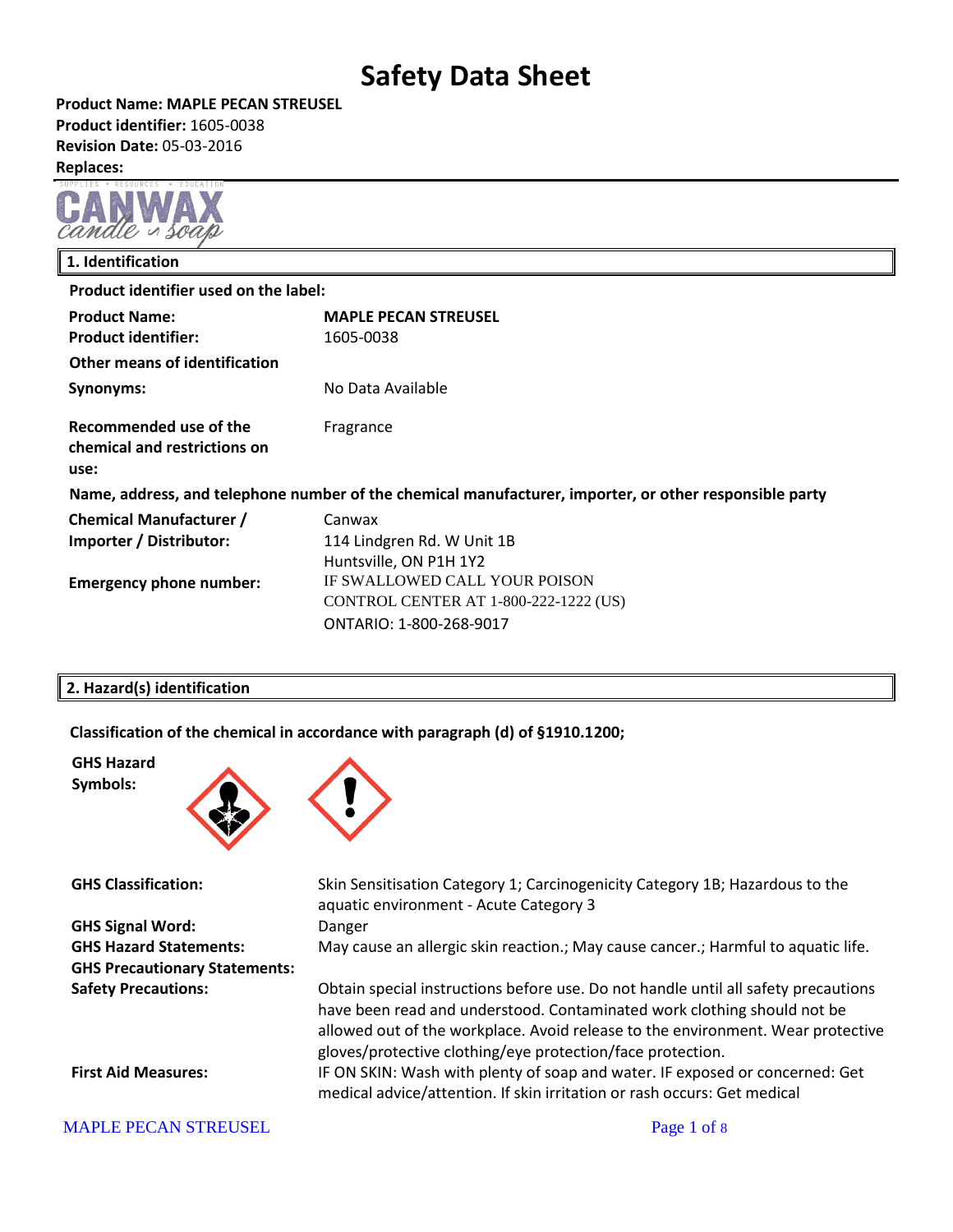**Product Name: MAPLE PECAN STREUSEL Product identifier:** 1605-0038 **Revision Date:** 05-03-2016 **Replaces:** 

| Storage:  | advice/attention. Wash contaminated clothing before reuse.<br>Store locked up. |
|-----------|--------------------------------------------------------------------------------|
|           |                                                                                |
| Disposal: | Dispose of contents/container in accordance with                               |
|           | local/regional/national/international regulation for hazardous wastes.         |

### **3. Composition/information on ingredients**

| <b>Chemical Component:</b>        | <b>CAS number and other</b><br>unique identifiers | % (or range) of ingredient |
|-----------------------------------|---------------------------------------------------|----------------------------|
| Diethyl phthalate                 | 84-66-2                                           | $60 - 99$                  |
| Benzaldehyde, 4-hydroxy-3-methoxy | 121-33-5                                          | $1 - 5$                    |
| Benzaldehyde, 3-ethoxy-4-hydroxy- | 121-32-4                                          | $1 - 5$                    |
| Benzaldehyde, 4-methoxy-          | 123-11-5                                          | $1 - 5$                    |
| Oils, nutmeg                      | 8008-45-5                                         | $0.1 - 1$                  |

**The specific chemical identity and/or exact percentage (concentration) of composition has been withheld as a trade secret.**

#### **4. First-aid measures**

**Description of necessary measures, subdivided according to the different routes of exposure, i.e., inhalation, skin and eye contact, and ingestion:**

| <b>Eye Contact:</b>                                                                         | Flush eyes with plenty of water for at least 20 minutes retracting<br>eyelids often. Tilt the head to prevent chemical from transferring to<br>the uncontaminated eye. Get immediate medical attention. |  |
|---------------------------------------------------------------------------------------------|---------------------------------------------------------------------------------------------------------------------------------------------------------------------------------------------------------|--|
| <b>Skin Contact:</b>                                                                        | Wash with soap and water.                                                                                                                                                                               |  |
| Inhalation:                                                                                 | This material does not present a hazard if inhaled. Remove<br>individual to fresh air after an airborne exposure if any symptoms<br>develop, as a precautionary measure.                                |  |
| Ingestion:                                                                                  | No hazard in normal industrial use. Do not induce vomiting. Seek<br>medical attention if symptoms develop. Provide medical care<br>provider with this MSDS.                                             |  |
| Most important symptoms/effects, acute and delayed:                                         |                                                                                                                                                                                                         |  |
| <b>Most important</b><br>symptoms/effects (Acute):                                          | No Data Available                                                                                                                                                                                       |  |
| <b>Most important</b><br>symptoms/effects (Delayed):                                        | No Data Available                                                                                                                                                                                       |  |
| Indication of immediate<br>medical attention and special<br>treatment needed, if necessary: | No additional first aid information available                                                                                                                                                           |  |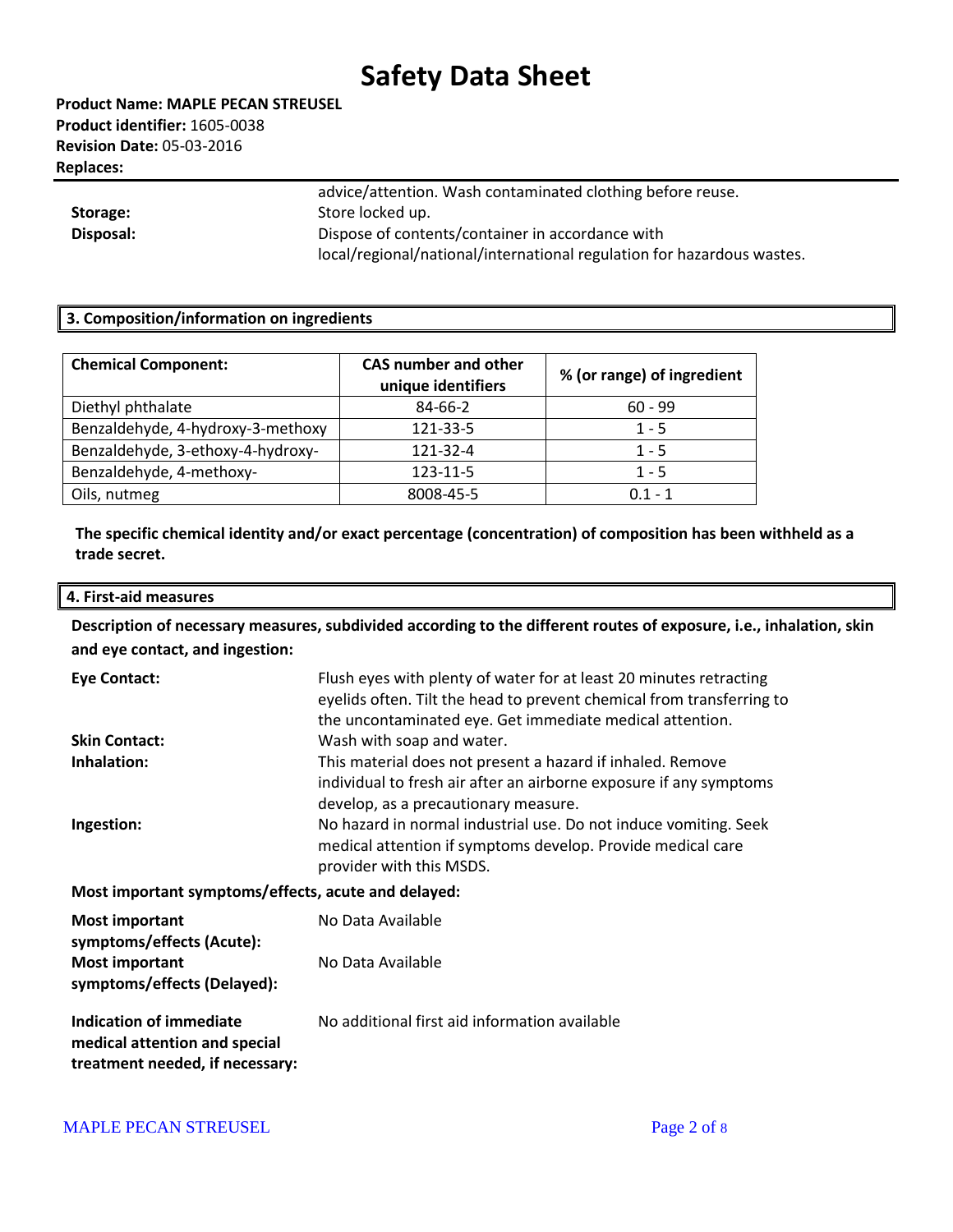**Product Name: MAPLE PECAN STREUSEL Product identifier:** 1605-0038 **Revision Date:** 05-03-2016 **Replaces:** 

**5. Fire-fighting measures**

**Suitable (and unsuitable) extinguishing media:**

| Suitable extinguishing media:<br>Unsuitable extinguishing media:       | Use alcohol resistant foam, carbon dioxide, dry chemical, or water<br>spray when fighting fires. Water or foam may cause frothing if<br>liquid is burning but it still may be a useful extinguishing agent if<br>carefully applied to the fire. Do not direct a water stream directly<br>into the hot burning liquid.<br>No Data Available |
|------------------------------------------------------------------------|--------------------------------------------------------------------------------------------------------------------------------------------------------------------------------------------------------------------------------------------------------------------------------------------------------------------------------------------|
|                                                                        | Specific hazards arising from the chemical (e.g., nature of any hazardous combustion products):                                                                                                                                                                                                                                            |
|                                                                        |                                                                                                                                                                                                                                                                                                                                            |
| <b>Flammability Summary:</b>                                           | Combustible at elevated temperatures                                                                                                                                                                                                                                                                                                       |
| Fire and/or Explosion<br>Hazards:                                      | Vapors may be ignited by sparks, flames or other sources of ignition<br>if material is above the flash point giving rise to a fire (Class B).<br>Vapors are heavier than air and may travel to a source of ignition<br>and flash back.                                                                                                     |
| <b>Hazardous Combustion</b><br><b>Products:</b>                        | Carbon Oxides                                                                                                                                                                                                                                                                                                                              |
| Special protective equipment<br>and precautions for fire-<br>fighters: | Do not enter fire area without proper protection including self-<br>contained breathing apparatus and full protective equipment. Fight<br>fire from a safe distance and a protected location due to the<br>potential of hazardous vapors and decomposition products.                                                                       |

#### **6. Accidental release measures**

| <b>Personal precautions,</b>     | No health affects expected from the clean-up of this material if |
|----------------------------------|------------------------------------------------------------------|
| protective equipment, and        | contact can be avoided. Follow personal protective equipment     |
| emergency procedures:            | recommendations found in Section VIII of this MSDS               |
| <b>Methods and materials for</b> | No special spill clean-up considerations. Collect and discard in |
| containment and cleaning up:     | regular trash.                                                   |

#### **7. Handling and storage**

Precautions for safe handling: Mildly irritating material. Avoid unnecessary exposure.

### **Conditions for safe storage, including any incompatibilities**

| Conditions for safe storage:       | Store in a cool dry place. Isolate from incompatible materials. |
|------------------------------------|-----------------------------------------------------------------|
| <b>Materials to Avoid/Chemical</b> | Strong oxidizing agents Strong bases Strong reducing agents     |
| Incompatibility:                   |                                                                 |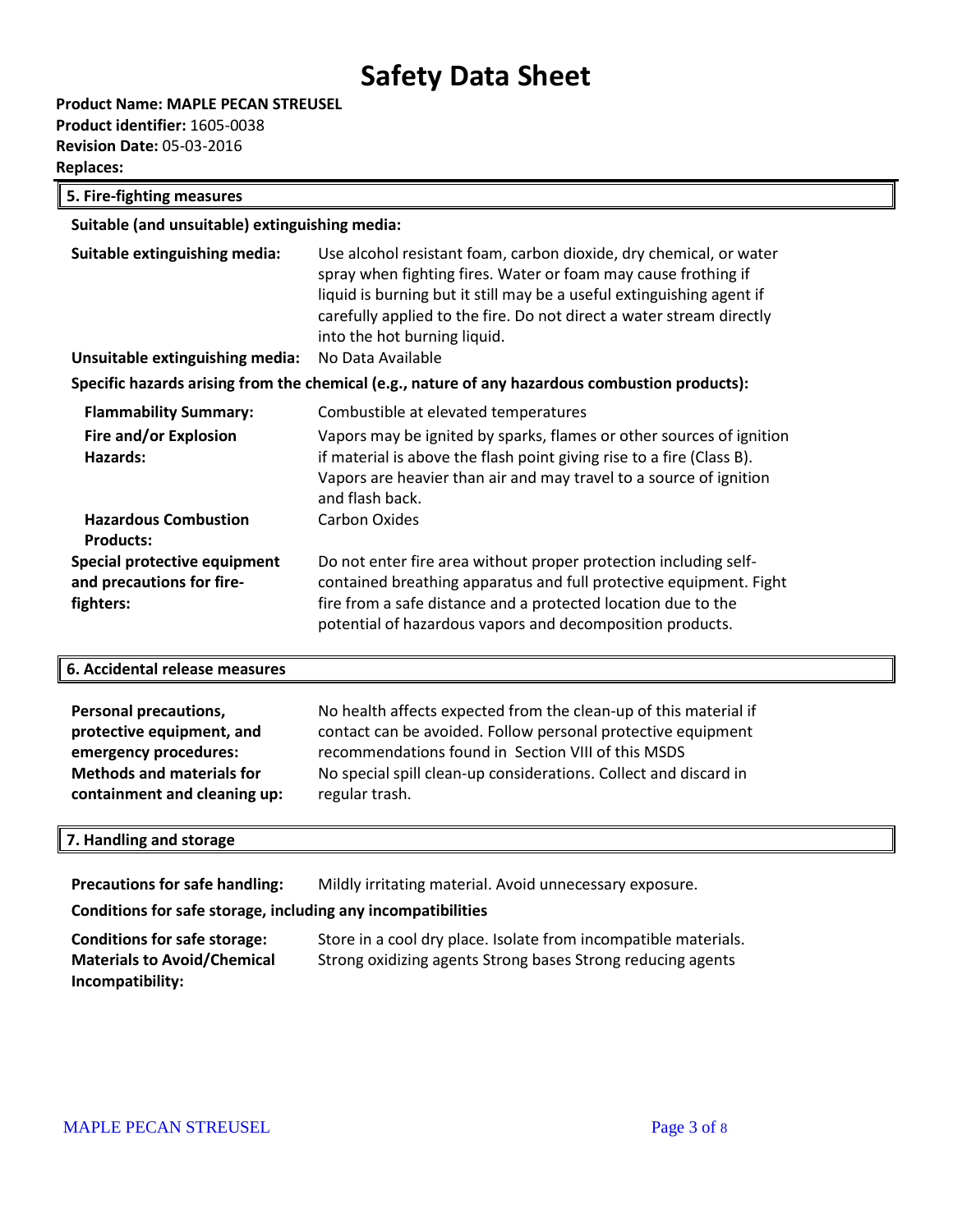| <b>Product Name: MAPLE PECAN STREUSEL</b> |
|-------------------------------------------|
| <b>Product identifier:</b> 1605-0038      |
| <b>Revision Date: 05-03-2016</b>          |
| <b>Replaces:</b>                          |

#### **8. Exposure controls/personal protection**

**OSHA permissible exposure limit (PEL), American Conference of Governmental Industrial Hygienists (ACGIH) Threshold Limit Value (TLV), and any other exposure limit used or recommended by the chemical manufacturer, importer, or employer preparing the safety data sheet, where available:**

| <b>Chemical Component</b>                                                                      | <b>ACGIH TLV-TWA</b>                                                                                                                                                                                                                                                                                                                                                                        | <b>ACGIH STEL</b> | <b>OSHA PEL</b> |
|------------------------------------------------------------------------------------------------|---------------------------------------------------------------------------------------------------------------------------------------------------------------------------------------------------------------------------------------------------------------------------------------------------------------------------------------------------------------------------------------------|-------------------|-----------------|
| No Data Available                                                                              |                                                                                                                                                                                                                                                                                                                                                                                             |                   |                 |
| <b>Appropriate engineering</b><br>controls:                                                    | No exposure limits exist for the constituents of this product. No<br>engineering controls are likely to be required to maintain operator<br>comfort under normal conditions of use.                                                                                                                                                                                                         |                   |                 |
| Individual protection measures, such as personal protective equipment:                         |                                                                                                                                                                                                                                                                                                                                                                                             |                   |                 |
| <b>Respiratory Protection:</b><br><b>Eye Protection:</b><br><b>Skin Protection:</b><br>Gloves: | No respiratory protection required under normal conditions of use.<br>No special requirements under normal industrial use.<br>Not normally considered a skin hazard. Where use can result in skin<br>contact, practice good personal hygiene. Wash hands and other<br>exposed areas with mild soap and water before eating, drinking,<br>and when leaving work.<br>No information available |                   |                 |
| <b>Respiratory Protection:</b>                                                                 | No respiratory protection required under normal conditions of use.                                                                                                                                                                                                                                                                                                                          |                   |                 |

Page 4 of 8

### **9. Physical and chemical properties**

#### **Appearance (physical state, color, etc.):**

| Appearance (physical state):                  | Liquid                 |
|-----------------------------------------------|------------------------|
| Color:                                        | Very pale yellow       |
| Odor:                                         | Comparable to Standard |
| <b>Odor threshold:</b>                        | Not determined         |
| pH:                                           | Not Available          |
| Initial Boiling Point and Boiling Range (°C): | No Data Available      |
| <b>Flash Point:</b>                           | $> 200$ º F            |
| <b>Evaporation Rate:</b>                      | Not Available          |
| Flammability (solid, gas):                    | No Data Available      |
| Upper/lower flammability or explosive limits: |                        |
| <b>Upper Flammable/Explosive Limit:</b>       | Not Available          |
| Lower Flammable/Explosive Limit:              | Not Available          |
| <b>Vapor Density:</b>                         | >1                     |
| <b>Relative Density:</b>                      | $\mathbf{1}$           |
| Solubility(ies):                              | Soluble in water-No    |
| Auto-ignition Temperature (°C):               | 225°                   |
| <b>Decomposition Temperature::</b>            | 284                    |
| Viscosity:                                    | No Data Available      |
| Volatiles, % by weight                        | 3.33                   |
| <b>MAPLE PECAN STREUSEL</b>                   |                        |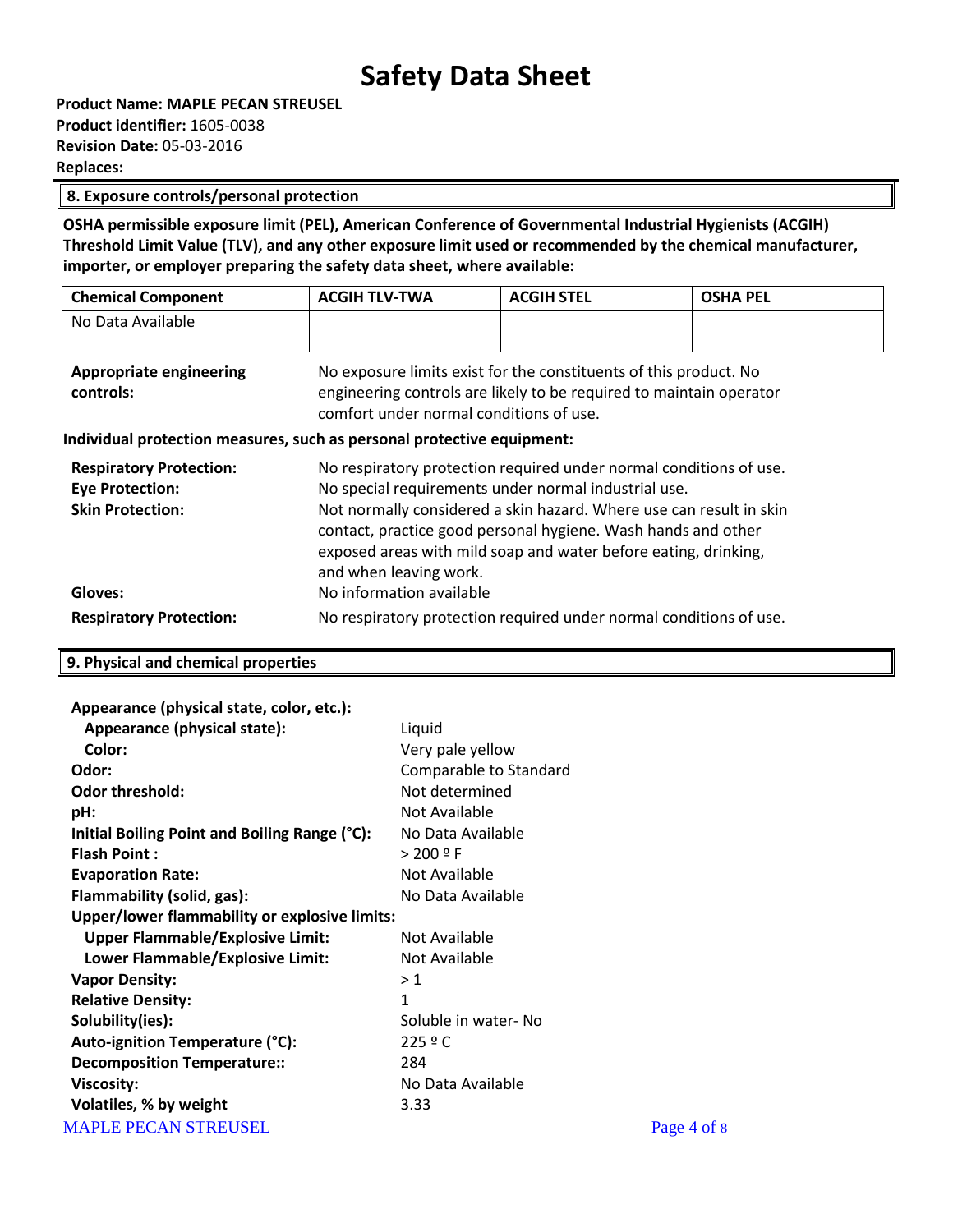| <b>Volatile Organic Chemicals</b> | No Data Available |
|-----------------------------------|-------------------|
| <b>Bulk Density</b>               | 9.33              |

### **10. Stability and reactivity**

| <b>Reactivity:</b><br><b>Chemical stability:</b><br><b>Possibility of hazardous</b><br>reactions: | No Data Available<br>Stable under normal conditions.<br>No Data Available                                                                                            |
|---------------------------------------------------------------------------------------------------|----------------------------------------------------------------------------------------------------------------------------------------------------------------------|
| Conditions to avoid (e.g., static<br>discharge, shock, or vibration):                             | Temperatures above the high flash point of this combustible<br>material in combination with sparks, open flames, or other sources<br>of ignition. Heat flame sparks. |
| Incompatible materials:<br><b>Hazardous decomposition</b><br>products:                            | Strong oxidizing agents Strong bases Strong reducing agents<br>Carbon Oxides                                                                                         |

#### **11. Toxicological information**

| Information on the likely routes<br>of exposure (inhalation, | No Data Available |
|--------------------------------------------------------------|-------------------|
| ingestion, skin and eye contact):                            |                   |
| Symptoms related to the                                      | No Data Available |
| physical, chemical and                                       |                   |
| toxicological characteristics:                               |                   |
| <b>Target Organs Potentially</b>                             | No Data Available |
| <b>Affected by Exposure:</b>                                 |                   |
| <b>Chemical Interactions That</b>                            | None Known        |
| <b>Change Toxicity:</b>                                      |                   |

#### **Delayed and immediate effects and also chronic effects from short- and long-term exposure:**

#### **Immediate (Acute) Health Effects by Route of Exposure:**

| Inhalation Irritation:       | No data.          |
|------------------------------|-------------------|
| <b>Skin Contact:</b>         | No data.          |
| Eye Contact:                 | No data.          |
| <b>Ingestion Irritation:</b> | No Data Available |

#### **Long-Term (Chronic) Health Effects:**

| Carcinogenicity:               | None of the substances have been shown to cause cancer in long term animal      |
|--------------------------------|---------------------------------------------------------------------------------|
|                                | studies. Not a carcinogen according to NTP, IARC, or OSHA.                      |
| <b>Reproductive and</b>        | No data available to indicate product or any components present at greater than |
| <b>Developmental Toxicity:</b> | 0.1% may cause birth defects.                                                   |
| Mutagenicity:                  | No data available to indicate product or any components present at greater than |
|                                | 0.1% is mutagenic or genotoxic.                                                 |

#### MAPLE PECAN STREUSEL Page 5 of 8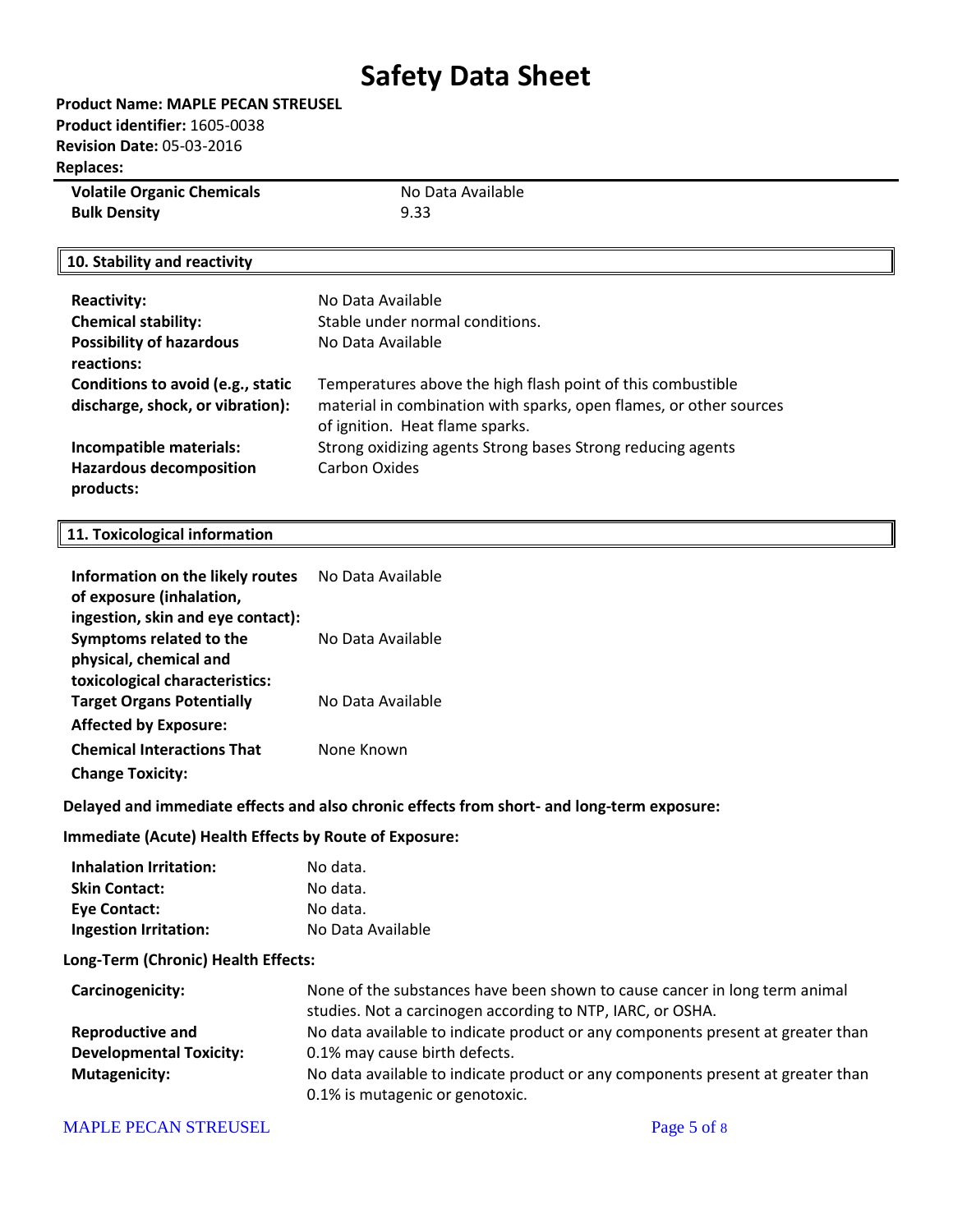**Product Name: MAPLE PECAN STREUSEL Product identifier:** 1605-0038 **Revision Date:** 05-03-2016 **Replaces:** 

### **Numerical measures of toxicity (such as acute toxicity estimates) Component Toxicology Data**

**Chemical Component Oral LD50 Dermal LD50 Inhalation LC50** No data available

**Whether the hazardous chemical is listed in the National Toxicology Program (NTP) Report on Carcinogens (latest edition) or has been found to be a potential carcinogen in the International Agency for Research on Cancer (IARC) Monographs (latest edition), or by OSHA**

| <b>Chemical Name</b> | <b>OSHA Carcinogen</b> | <b>IARC Carcinogen</b> | <b>NTP Carcinogen</b> |
|----------------------|------------------------|------------------------|-----------------------|
| No Data Available    |                        |                        |                       |

### **12. Ecological information**

**Ecotoxicity (aquatic and terrestrial, where available):** This material is not expected to be harmful to the ecology.

### **Ecological Toxicity Data**

| <b>Chemical Component</b> | <b>Aquatic EC50</b><br><b>Crustacea</b> | <b>Aquatic ERC50 Algae</b> | <b>Aquatic LC50 Fish</b> |
|---------------------------|-----------------------------------------|----------------------------|--------------------------|
| No Data Available         |                                         |                            |                          |

| Persistence and degradability:    | No Data Available |
|-----------------------------------|-------------------|
| <b>Bioaccumulative potential:</b> | No Data Available |
| <b>Mobility in soil:</b>          | No Data Available |
| Other adverse effects (such as    | No Data Available |
| hazardous to the ozone layer):    |                   |

### **13. Disposal considerations**

**Description of waste residues and information on their safe handling and methods of disposal, including the disposal of any contaminated packaging**

| Spent or discarded material is not expected to be a hazardous    |
|------------------------------------------------------------------|
| waste.                                                           |
| No Data Available                                                |
| DO NOT DUMP INTO ANY SEWERS, ON THE GROUND, OR INTO              |
| ANY BODY OF WATER. All disposal practices must be in             |
| compliance with all Federal, State/Provincial and local laws and |
| regulations. Regulations may vary in different locations. Waste  |
| characterizations and compliance with applicable laws are the    |
| sole responsibility of the waste generator. As your supplier, we |
| have no control over the management practices or                 |
| Page 6 of 8                                                      |
|                                                                  |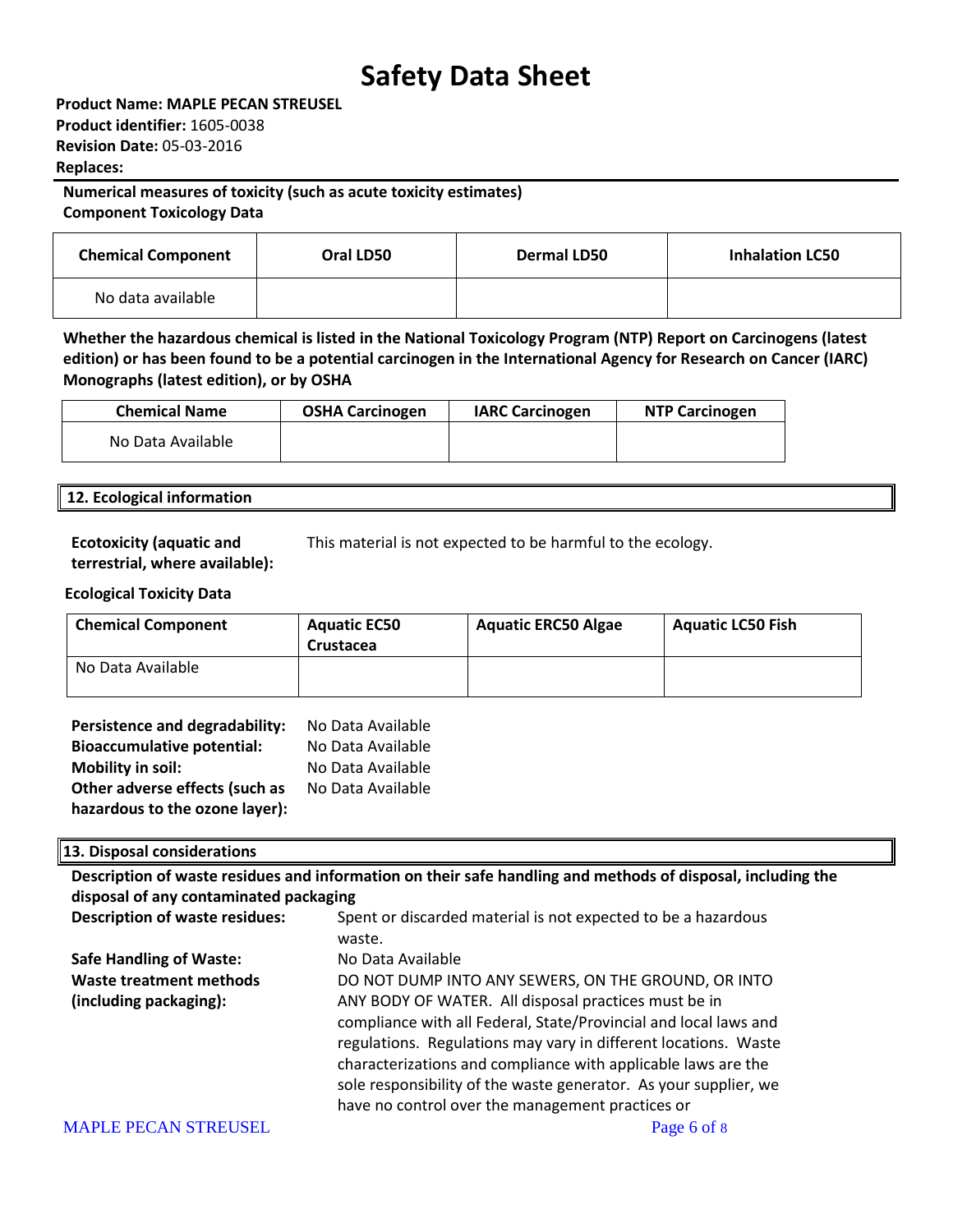**Product Name: MAPLE PECAN STREUSEL Product identifier:** 1605-0038 **Revision Date:** 05-03-2016 **Replaces:** 

> manufacturing processes of parties handling or using this material. The information presented here pertains only to the product when used as intended, according to this MSDS. For unused and uncontaminated product, the preferred options include sending to a licensed and permitted incinerator or other thermal destruction device. Various federal, state or provincial agencies may have specific regulations concerning the transportation, handling, storage, use or disposal of this product which may not be covered in this MSDS. The user shall have to review these regulations to ensure full compliance with all applicable regulations.

#### **14. Transport information**

| <b>US DOT Ground Shipping</b>     | Not Restricted |
|-----------------------------------|----------------|
| Description:                      |                |
| <b>IATA Shipping Description:</b> | Not Restricted |
| <b>IMDG Shipping Description:</b> | Not Restricted |

**15. Regulatory information**

#### **Safety, health and environmental regulations specific for the product in question**

| <b>TSCA Status:</b>        | All components in this product are on the TSCA Inventory.       |
|----------------------------|-----------------------------------------------------------------|
| <b>California Prop 65:</b> | Does not contain any chemicals listed on California Proposition |
|                            | -65.                                                            |

#### **Regulated Components:**

| <b>Chemical Component</b> | <b>CAS number and</b><br>other unique<br>identifiers | <b>Regulation</b>  | % Range |
|---------------------------|------------------------------------------------------|--------------------|---------|
| None Listed               |                                                      | California Prop 65 |         |
|                           |                                                      | Cancer             |         |
| None Listed               |                                                      | California Prop 65 |         |
|                           |                                                      | Developmental      |         |
| None Listed               |                                                      | California Prop 65 |         |
|                           |                                                      | Reproductive       |         |
|                           |                                                      | Female             |         |
| None Listed               |                                                      | California Prop 65 |         |
|                           |                                                      | Reproductive Male  |         |

MAPLE PECAN STREUSEL **Page 7** of 8